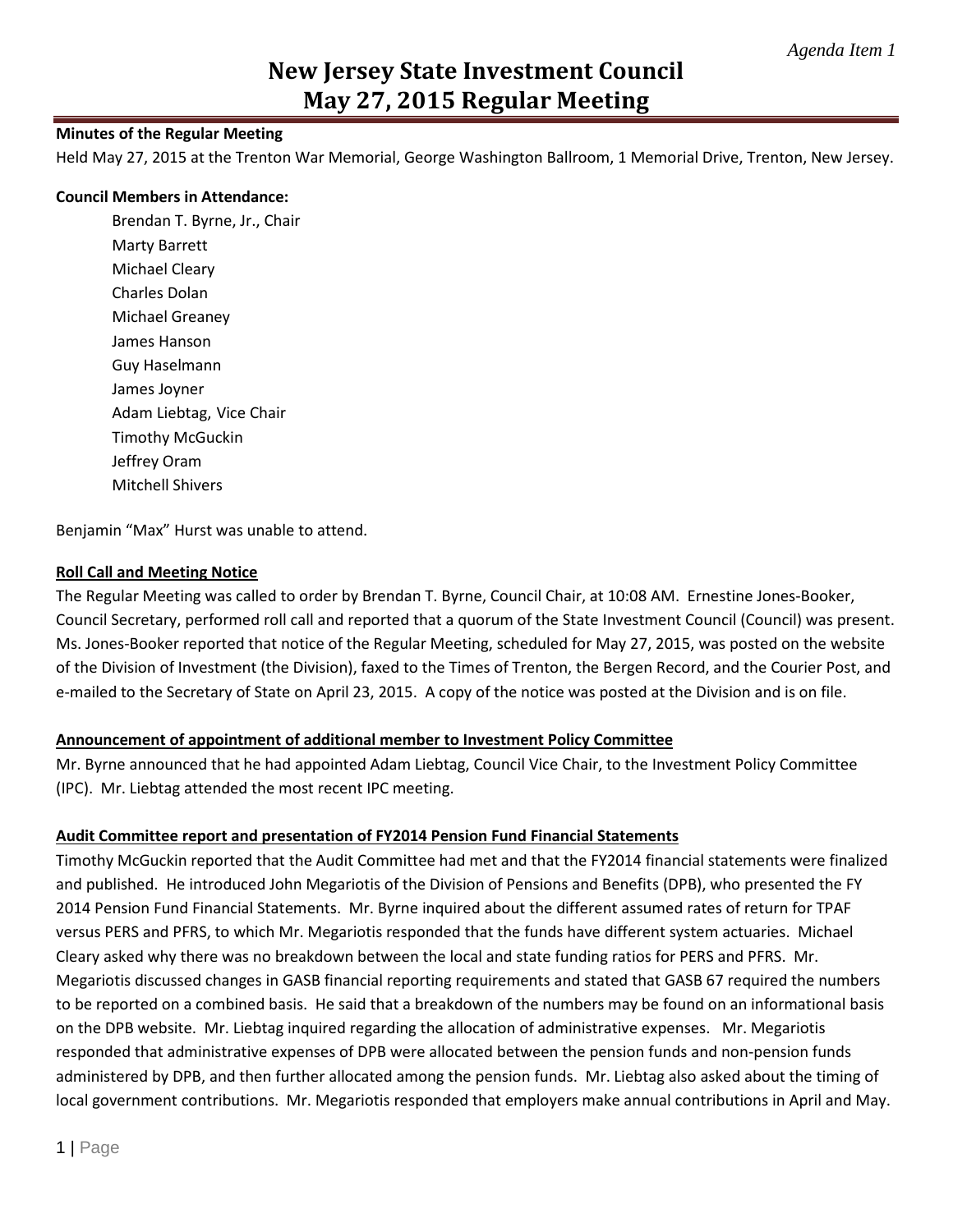Jeffrey Oram asked if there was a breakdown of expenses between the Division and DPB. Mr. Megariotis offered to provide one upon request, but noted that DPB expenses were higher than Division expenses.

### **Minutes of Regular Meeting held March 25, 2015**

Mr. Byrne presented for adoption the minutes for the regular meeting held March 25, 2015. Guy Haselmann made a motion to approve the minutes, with James Hanson seconding the motion. All Council Members present voted in favor, with the exception of Messrs. Cleary and Shivers, who abstained since they were absent from the March meeting.

### **Directors Report/Update**

Director Chris McDonough and Deputy Director Corey Amon presented the Director's Report, providing a capital markets overview and an economic update. Mr. McDonough discussed fluctuations in the strength of the US dollar and oil prices, and their respective impacts on certain asset classes. Mr. Amon discussed economic and market conditions in the United States, Europe and China. Mr. Haselmann cautioned against chasing returns in response to governmental intervention in Europe and China. Mr. McDonough provided an update on the performance of the portfolio as a whole and specific asset classes year to date. He noted that the Fund is up 3.8% FYTD, which was 3 basis points ahead of the benchmark. Mr. McDonough noted that risk mitigation was the best performing asset class, and summarized recent changes to allocations to various asset classes.

Mr. Barrett arrived during the presentation.

Pursuant to the Council's Alternative Investment Modification Procedures, Mr. McDonough notified the Council of two hedge fund redemptions, including full redemptions from BlueCrest Capital and Regiment Capital due to disappointing performance. He reported that the Regiment fund is in the process of being liquidated.

Mr. McDonough announced that Brady O'Connell of Aon Hewitt had accepted another opportunity and that Kristen Doyle, who has worked with Mr. O'Connell on Fund matters, is expected to take on Mr. O'Connell's role at Council meetings. Chair Tom Byrne thanked Mr. O'Connell for his service to the Fund and wished him well.

### **Asset Allocation Discussion**

Mr. McDonough and Mr. Amon discussed the FY16 asset allocation plan recommendations. Mr. McDonough stated there were slight changes to the proposal that was presented to the Council in March, noting specifically a smaller increase in the allocation to equity-related real estate based on an updated pacing analysis performed by the Division. Mr. Hanson asked the reason for the slowdown in the pace of real estate investments, to which Mr. Amon responded that fund managers are being disciplined as prices have increased, causing less capital to be called for new investments. Mr. Liebtag inquired about the use of capital distributed from real estate investments. Mr. McDonough said that this money is commingled with other cash flows which are used to fund, among other things, benefit payments. Mr. Liebtag also asked the time frame contemplated by the "long term" targets. Mr. McDonough replied that there was no fixed time contemplated, but that the idea was to give the Division flexibility to respond to market conditions. Mr. Shivers asked how the Division's expected return, Sharpe ratio, and volatility compare to other public pension funds. Mr. O'Connell replied that the proposed plan had similar assumptions to those of other public pension funds, and Mr. Haselmann commented that the Division's Sharpe ratio recently outperformed those of other public pension funds.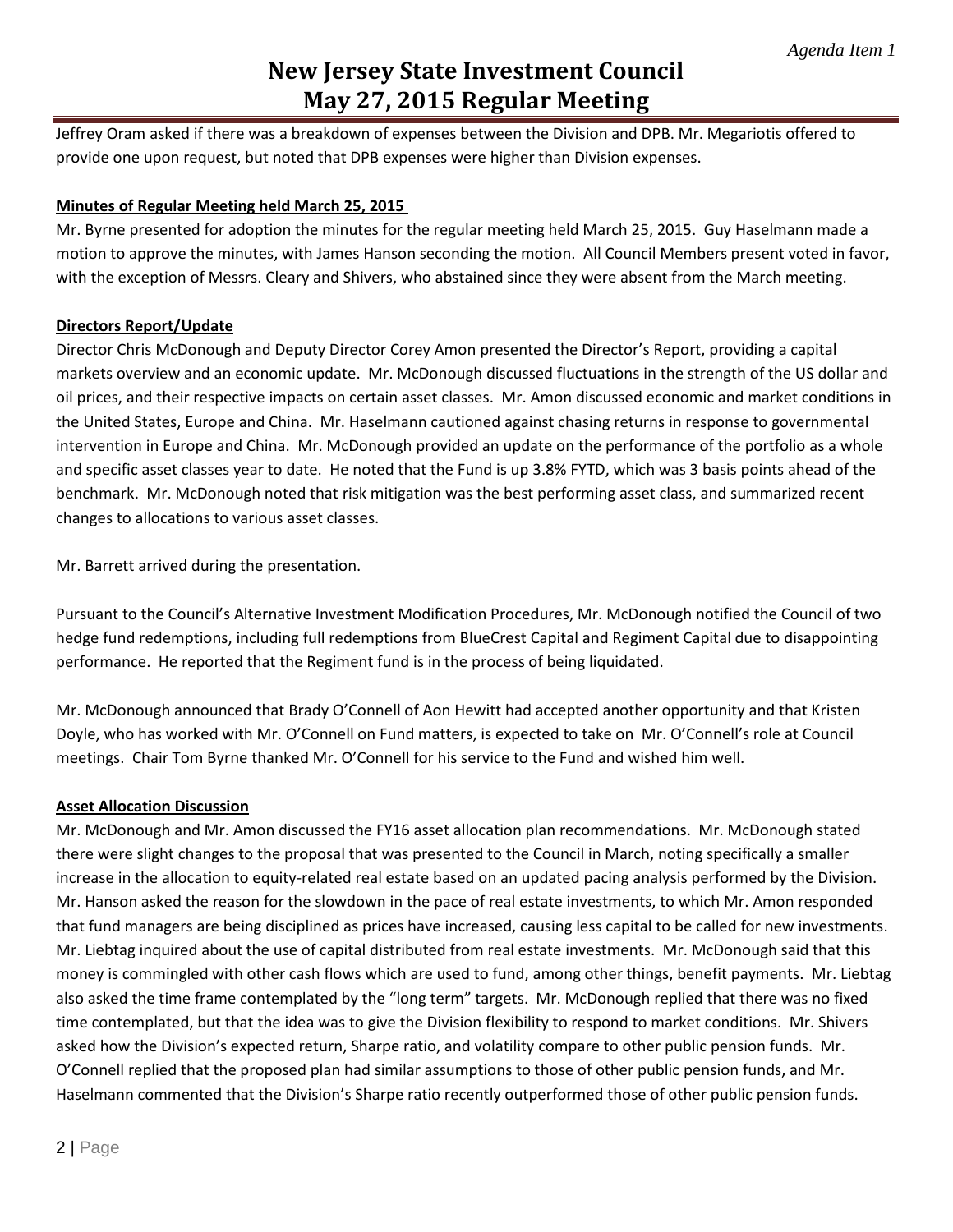With respect to the proposed plan benchmarks, Mr. McDonough noted that the proposed benchmark used to evaluate the performance of the Police and Fire mortgage program was different than the benchmark used in prior years. Mr. Haselmann asked if there were alternative benchmarks to those being proposed, to which Mr. McDonough responded that there were alternatives, but the Division determined that the proposed benchmarks were the most appropriate. Mr. Shivers asked if the benchmarks being proposed were similar to those used by other similar plans. Mr. O'Connell responded that the proposed benchmarks were consistent with those used by other large, sophisticated institutional investors.

Mr. Liebtag asked for an explanation of an apparent increase in the allocation to alternative investments. Mr. McDonough noted that allocations to certain categories including real estate, private equity and hedge fund investments increased, but added that those categories also included investments that were not traditionally designated as "alternative investments," such as REITs and direct hedges. Mr. Barrett asked about the recent decision by CalPERS to eliminate portions of its alternative investment portfolio. Mr. Byrne explained that the CalPERS decision was directed at specific investments, and not a statement regarding alternative investments as a whole.

Mr. Shivers made a motion to adopt the FY16 asset allocation plan recommendations, with Mr. Haselmann seconding the motion. All Council members present voted in favor of the motion, except for Mr. Barrett and Mr. Liebtag, who abstained. Mr. Haselmann made a motion to adopt the proposed plan benchmarks, with Mr. Oram seconding the motion. All Council members present voted in favor of the motion.

### **Alternative Investments Sourcing Overview**

Mr. McDonough and Jason MacDonald of the Division outlined the Division's alternative investment sourcing process. Mr. Hanson expressed concern regarding concentration risk, in response to which Mr. McDonough responded that the Division attempts to balance the benefits of diversification with the risks of over-diversification. Mr. Dolan asked if the Division inquires about regulatory investigations of fund managers, to which Mr. MacDonald responded in the affirmative. Mr. Haselmann commented that it was important that the Division has the resources (including sufficient staff and competitive salaries) to perform its duties, and Mr. Liebtag suggested the Division consider doing a resource analysis. Mr. Byrne recommended that the matter be discussed in detail during the next IPC Meeting.

## **Selection of External Investment Advisers for International Developing Markets Equity and International Small Capitalization Equity**

Mr. McDonough provided a summary of the bidder selection and evaluation process for international developing markets equity advisers and international small capitalization equity advisers. Mr. McDonough reported that the Division had selected nine advisers for developing markets and three advisers for small cap pursuant to the Council's procurement procedures for advisers and consultants. Mr. Liebtag inquired whether adding advisers would increase costs to the Division, to which Mr. McDonough responded that an increase in costs is possible, but that the increase would be offset by lower costs related to reduced reliance on international ETFs.

### **Och-Ziff Relationship – Separate Accounts and Fund Investments**

Mr. McDonough and Meghna Desai of the Division presented a \$900 million aggregate investment in various Och-Ziff funds, including an additional commitment of \$300 million to OZSC II, L.P.; an additional commitment of \$200 million to OZNJ Private Opportunities, L.P.; an additional commitment of \$100 million to OZNJ Real Estate Opportunities, L.P.; and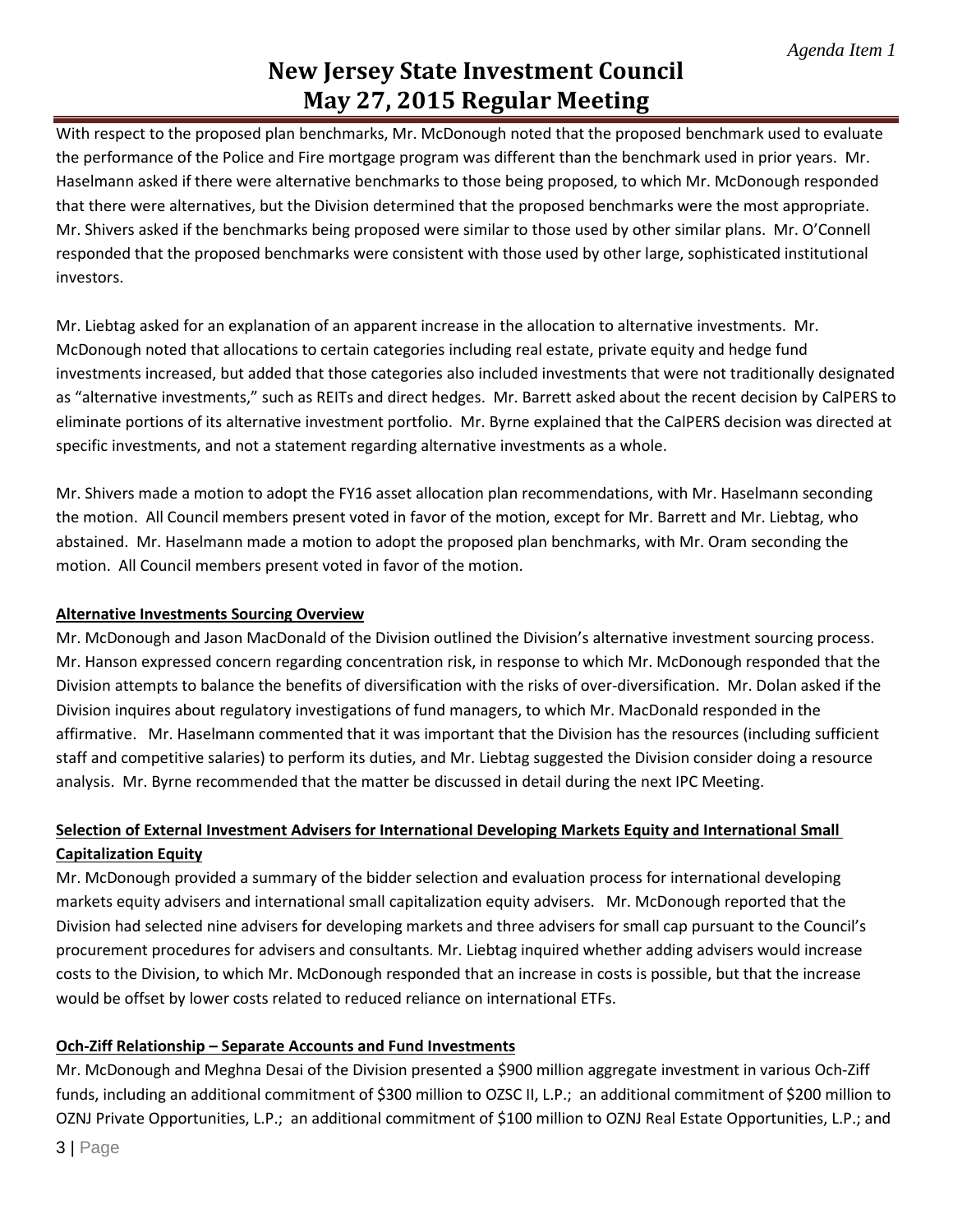an additional commitment of \$100 million to OZNJ Real Asset Opportunities, L.P. The remainder of the \$900 million would be comprised of a \$100 million commitment to OZ Energy Partners and a \$100 million commitment to Och-Ziff Real Estate Credit Fund. Ms. Desai stated the Division is recommending these investments based on Och-Ziff's history of strong returns, the fit of the investment opportunities into the Division's overall portfolio, and its favorable fee structure. At Mr. Dolan's request, Ms. Desai explained how the hurdle rate is implemented. There was a general discussion of fees, with Mr. Haselmann and Mr. Oram encouraging critics to view the fees in the context of the entire portfolio, and Mr. Byrne noting for the record that the Division's staff, while underpaid, has been working hard to negotiate favorable fees for the beneficiaries. Mr. Liebtag inquired regarding the term of the investment, with Ms. Desai responding that the investment was for a five year renewable term, terminable with one year's notice. Mr. Byrne reported that the Investment Policy Committee discussed the investment and was satisfied that the due diligence that was performed was adequate and appropriate. He also reported that Mr. Oram recused himself from discussion of the Real Estate portion at the IPC and Council meetings.

### **Private Equity Investment**

### *RRJ Capital Master Fund III, L.P.*

Mr. MacDonald and Faraz Shooshani of SIS presented an investment of up to \$150 million in RRJ Capital Master Fund III, L.P., a global investment fund providing the Division with direct access to the pan-Asia region. Mr. MacDonald reported that the Division recommends this investment due to its strong performance, experienced team, exit discipline, proven sourcing capabilities, and significant GP commitment. Mr. Byrne reported that the Investment Policy Committee discussed the investment and was satisfied that the due diligence that was performed was adequate and appropriate.

### **Real Estate Investment**

### *TPG Real Estate Partners II, L.P.*

Mr. MacDonald presented a \$125 million investment in TPG Real Estate Partners II, L.P., reallocated from its existing commitment to TPG/NJ RE Partnership, L.P. Mr. MacDonald reported that the Division recommends this investment due to the real estate team's strong past performance, strategy diversification within the Division's portfolio, and favorable negotiated fee terms. Mr. Byrne reported that the Investment Policy Committee discussed the investment and was satisfied that the due diligence that was performed was adequate and appropriate. Mr. Oram recused himself from discussion of this investment at the IPC and Council meetings.

#### **Procedures and Regulations**

### *Report of Soft Dollar Expenditures/Brokerage Commission*

Director McDonough reported on the Division's soft dollar expenditures, which are payments made to acquire certain services and systems critical to trading and research functions. These types of arrangements are governed by the Securities and Exchange Act of 1934. Mr. McDonough reported that expenditures are expected to increase from FY14 to FY15, primarily due to increased technology costs incurred as the Division's trade order management system moves to a cloud based system.

### **JLL Partners V, L.P. Investment in ACE Cash Express Inc.**

Mr. McDonough discussed recent media reports regarding a 2006 investment by JLL Partners V, L.P. ("JLL V") in ACE Cash Express Inc. Mr. McDonough noted that the Division had invested in JLL V in 2005. Chair Byrne invited comment from those members of the public who had signed up to speak on this topic. Ms. Beverly Brown Ruggia and Ms. Phylliss